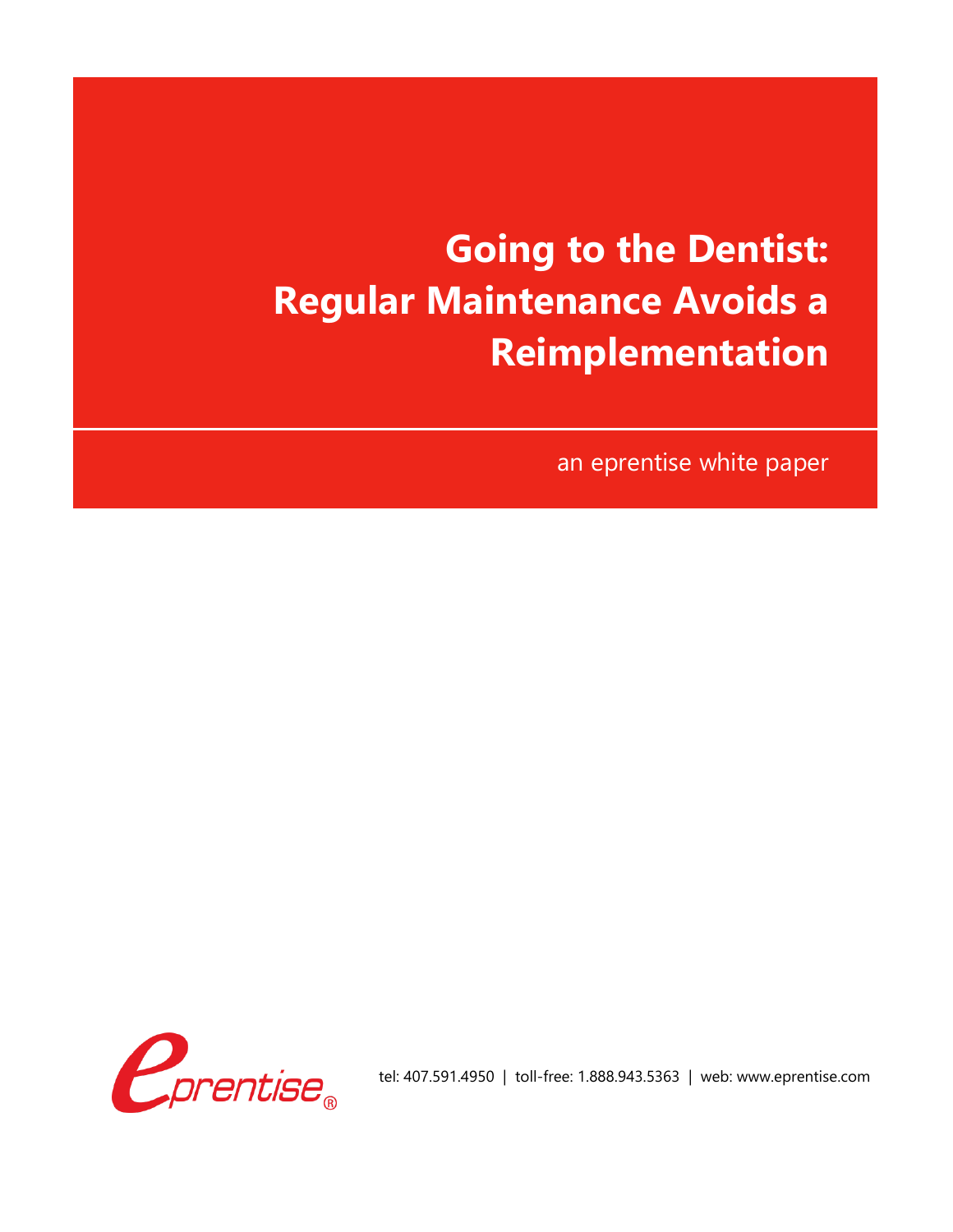Going to the Dentist: Regular Maintenance Avoids a Reimplementation

Author: Helene Abrams www.eprentise.com

*© 2022 eprentise, LLC. All rights reserved.*

*eprentise, FlexField Express and FlexField are registered trademarks of eprentise, LLC.*

*Oracle is a registered trademark of Oracle Corporation. All other company or product names are used for identification only and may be trademarks of their respective owners.*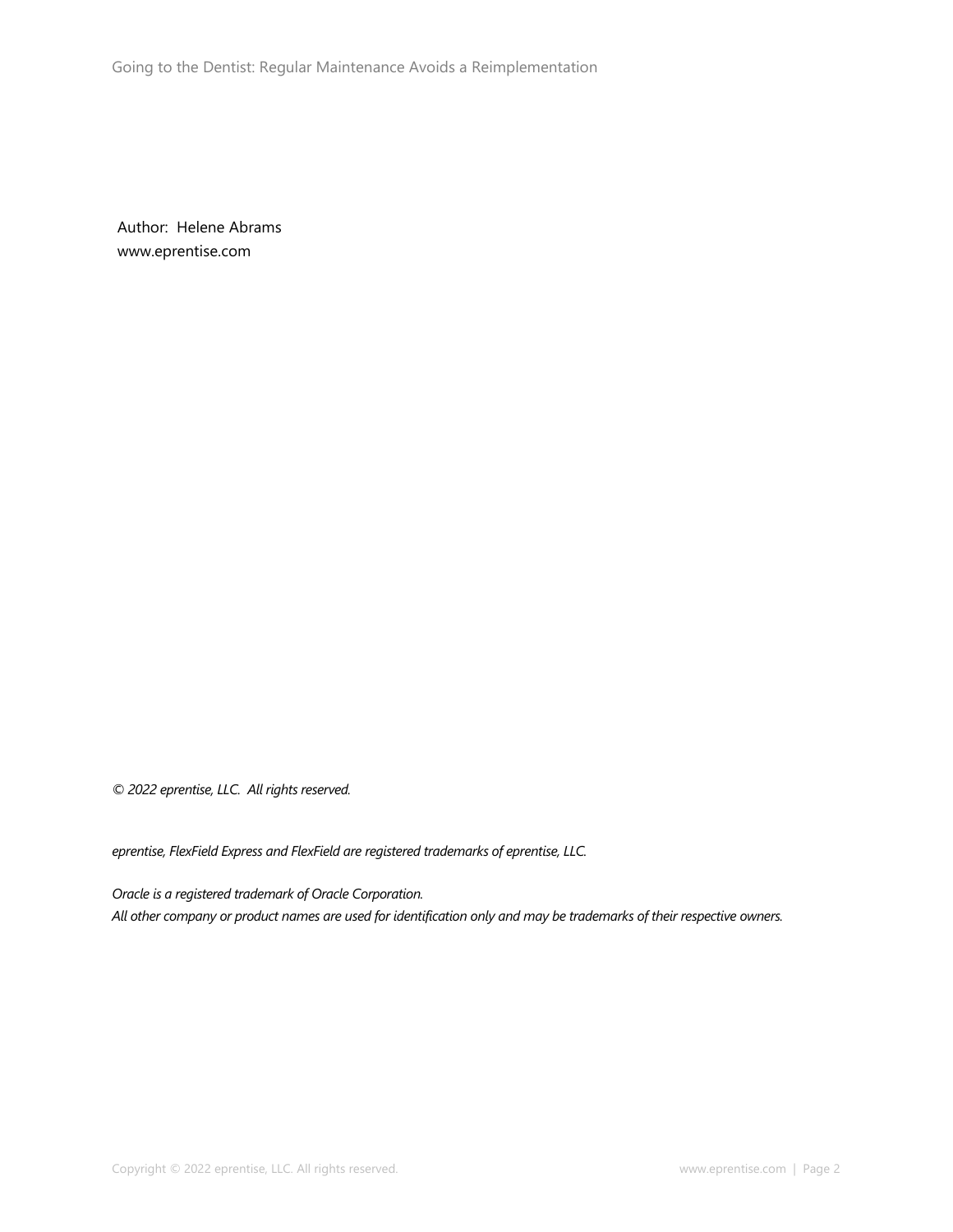When is the last time you went to the dentist? Do you stick to a rigid 6-month visit cycle? Did you need braces when you were younger to manage your growing, changing teeth? Just as with your teeth, regular maintenance of your Oracle® E-Business Suite (EBS) avoids much pain. You can avoid having to replace or reimplement, extend the life, and reduce the total cost of ownership of your EBS by evaluating and changing those areas that no longer align with your growing, changing business. What does your maintenance schedule look like? How long will your ERP system last until it needs to be replaced?

## **Getting Braces and Cleaning Teeth: Focus on Alignment**

As you grow, your mouth changes, and sometimes braces are required to re-align your teeth to each other and to your mouth as a whole. Without them, many people would experience uncomfortable crowding problems that create difficult places to reach and clean. Routine trips to the dentist for a cleaning help to eliminate plaque, decrease the probability of developing cavities, and increase the chance of extending the functionality of your teeth.

Enterprise Resource Planning (ERP) systems like Oracle EBS are similar. It is often necessary to change your original configurations to re-align your EBS to keep it in an ongoing position to support a changing business. It is also necessary to perform routine maintenance to eliminate data and structures that introduce redundancy or bad data and make running your business more complex. Routine maintenance is one of the highest contributors to the total cost of ownership (TCO) of an ERP system and must be planned for and factored into the initial purchasing decision. You have a few choices; either you can hire consultants to set up new configurations to make changes (if those are changes that Oracle allows), you can use software tools to update your existing system, or you can do nothing and wait until you need a major overhaul because you are no longer getting value out of your EBS.

Just like your teeth, in order to maximize the value of EBS, you need to build in a regular cycle of evaluating and updating your environment, your configuration, and your data to continually re-align your systems. You would not think of running a mission-critical system on hardware or an operating system that you haven't updated in 10 or 20 years. There is no reason to think that you can continue to run your EBS efficiently without updating your data. Whether it is redesigning your chart of accounts, consolidating database instances, or merging or splitting up operating units, you need to evaluate how well your current configuration supports your business. If your current setup is a barrier to getting the right information, or if it introduces complexities like maintaining thousands of spreadsheets or manually adjusting and consolidating entries to reconcile different parts of the business, then you are spending time and money that is not value-added. An on-going remodeling of your EBS is critical to the success of your business by providing assurance that end users will get maximum productivity and that management will improve business value, reduce TCO, and minimize business risk from use of the system.

### **The Root Canal: Ignorance is not bliss**

It's hard to build a correlation between flossing your teeth every day and needing root canal work. We all think that it's ok to miss a day or two here and there and that we can make up for it later. The consequences are small. But if you miss too many days, miss a cleaning, or don't wear your night braces, eventually you will have cavities or need more extensive dental work. Unattended plaque causes your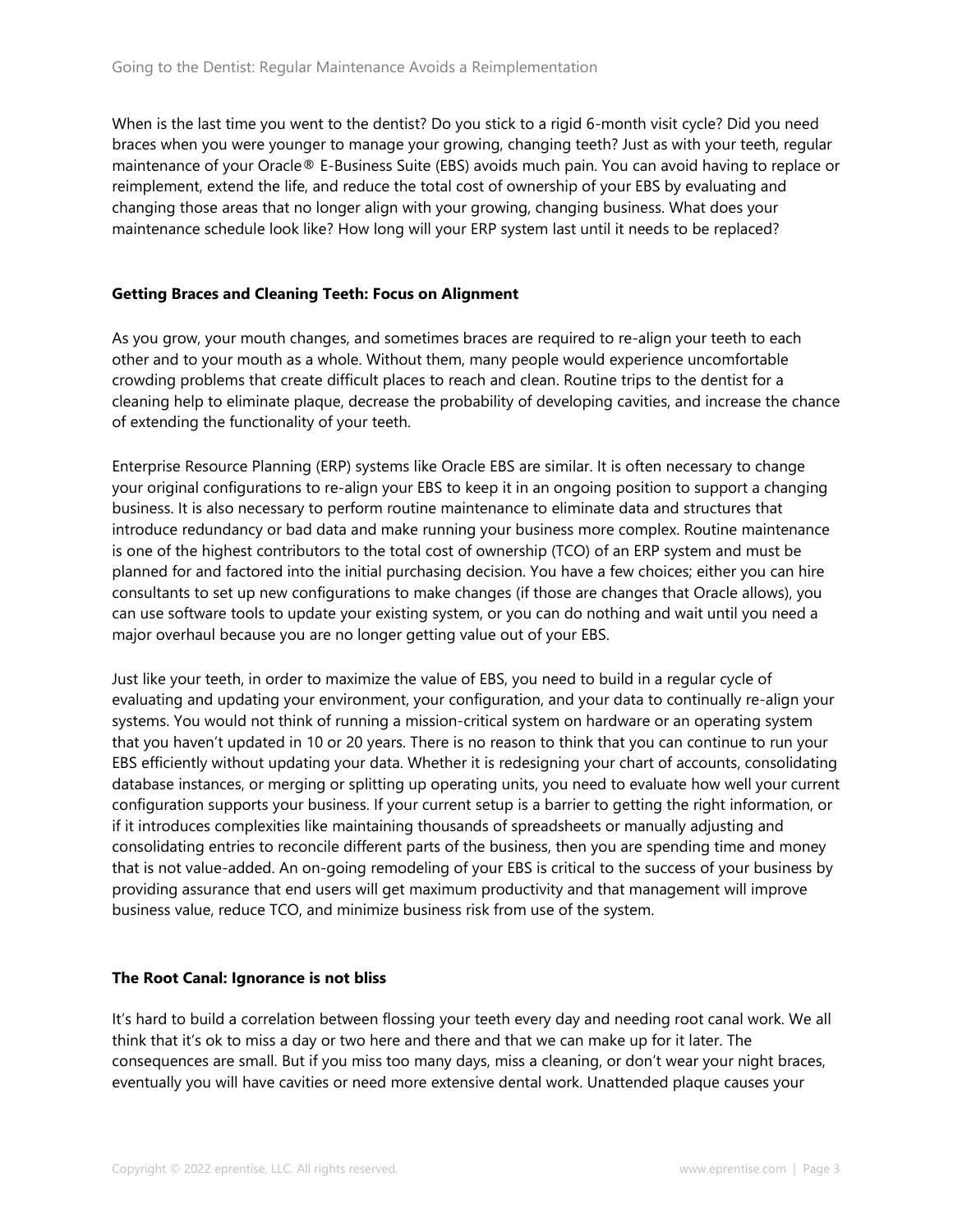teeth to decay, plain and simple. If you ignore the problems for too long, you might end up having to endure painful surgery due to a root canal.

Business changes that fail to be correctly addressed within the ERP system pose similar threats. It is hard to build an independent value case for just changing the dates on a calendar or moving a legal entity from one set of books to another. It is common to deal with changing business processes by resorting to other activities including spreadsheets, new data warehouse dimensions and cubes, additional systems, or by creating customizations and enhancements without dealing with the root cause of inconsistent information or data that no longer meets the business requirements. Reports that were taken straight from the ERP system for the first few years after the initial implementation are no longer accurate because too much of the information resides outside of the system. The in-system data gets put through the gauntlet of multi-departmental spreadsheets that touch a variety of employees who aren't always aware of changes made by others. Additionally, the spreadsheets have hundreds or thousands of internal cell references, each carrying the burden of accuracy else becoming a multiplicand of the incorrectness of the data. At the extreme, entirely new homegrown systems are created and custom-programmed to handle extracts and imports of data that should have never left the original system in the first place. There is a lack of governance, silos of information, and an ERP system that becomes unmanageable, costs a lot to maintain, and doesn't provide value.

If these band-aid approaches are ignored, the ERP system is on a dead-end path for a root canal. Major projects like data migrations and custom third-party integrations are the result of ignoring the root of the problem, and the TCO of ERP runs rampant in the form of additional hardware and software licenses required to integrate with the system, decreased user utilization, and skyrocketing personnel expenses.

Without remodeling and re-aligning your EBS on an ongoing basis, it is much harder to derive value from the seamless operations ERP systems were designed to support. Some companies have so much complexity in their existing EBS and the surrounding work-arounds that it makes it difficult to upgrade to the next major release of the application software. An ongoing evaluation of the application portfolio and a look to simplify the corresponding operations is required on a regular basis to continually re-align configurations and support the changing operations of the enterprise. Ignoring the potential hazards you might run into because of poor ERP lifecycle management and lack of governance and control has far worse consequences than missing a dentist appointment.

### **Resorting to Dentures: What once was functional becomes a legacy**

In some cases, the teeth have degraded to the point that they are unable to perform their function, and dentures are used as a replacement to restore functionality to the mouth. Similar to the need for dentures, once an ERP system no longer performs the function of running the business, it needs to be retired. The only option for many companies who have not made continuous improvements to their EBS is to start from scratch and reimplement or set up new ledgers, legal entities, and operating units and leave the history behind. That is an expensive, time-consuming process, often costing millions of dollars and more than a year of effort. It adds to the total cost of ownership, but doesn't add value, and even then, there is no guarantee that the reimplemented system will continue to change and meet the business needs without any further on-going re-alignment. If the company needs access to the historical data in the original system but opts not to bring it over in its entirety to the new system or new structures, the obsolete instance is left "sun-setting" as a modern legacy system. Even after a reimplementation, changes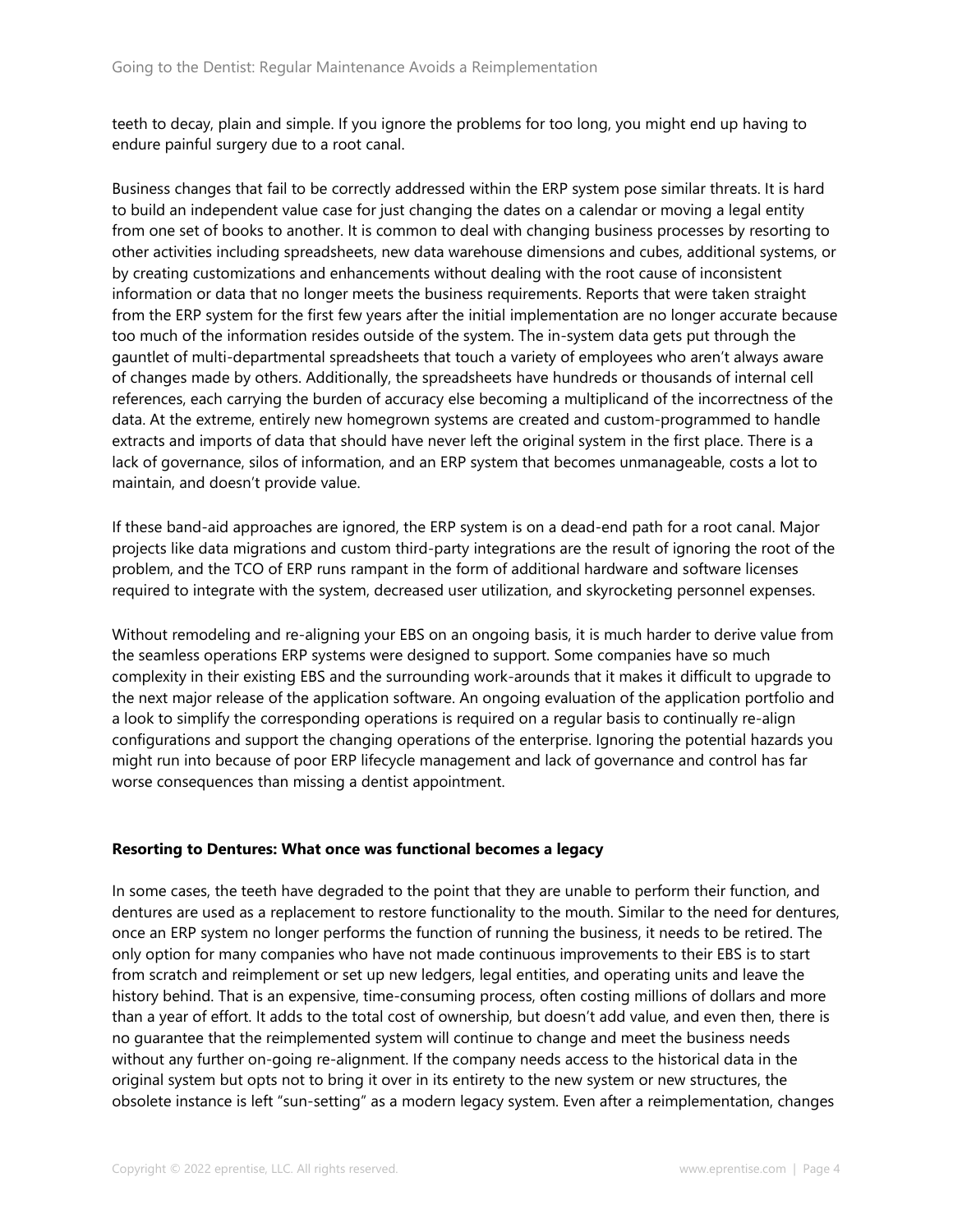to the system and its configurations are necessary if the data is to correctly represent the business and its processes. There is no way around it.

A common misconception companies have is moving from legacy EBS systems to cloud in order to become more functional. Although moving to the cloud does have advantages and it is practice eprentise recommends, it is often the case that there are other business challenges that simply will not be solved by doing so. Eprentise aims to provide solutions to change these existing legacy systems in order to improve functionality before moving on from Oracle EBS.

## **Conclusion**

Sadly, both teeth and ERP systems meet their end at some point – when that occurs depends on the care taken to manage changes that happened along the way. Improvements in dental care over the last 75 years have been drastic. In 1945, it was not common for a 65-year old to still have a mouth full of teeth, while many today do.

We are fortunate to have seen similar improvements in enterprise application technology. It is now possible to incorporate regular change into your EBS environment and extend the life of your systems. An extended usable life reduces the overall cost of ownership and makes your users more productive. If you can operate on a continuous change model for your ERP system, then you will be able to take advantage of new opportunities, reduce complexity, and take advantage of new functionality available in new application releases. Making changes to an existing EBS instance provides more functionality, a higher value, and puts the power to manage a changing business where it should be – in the hands of the business itself.